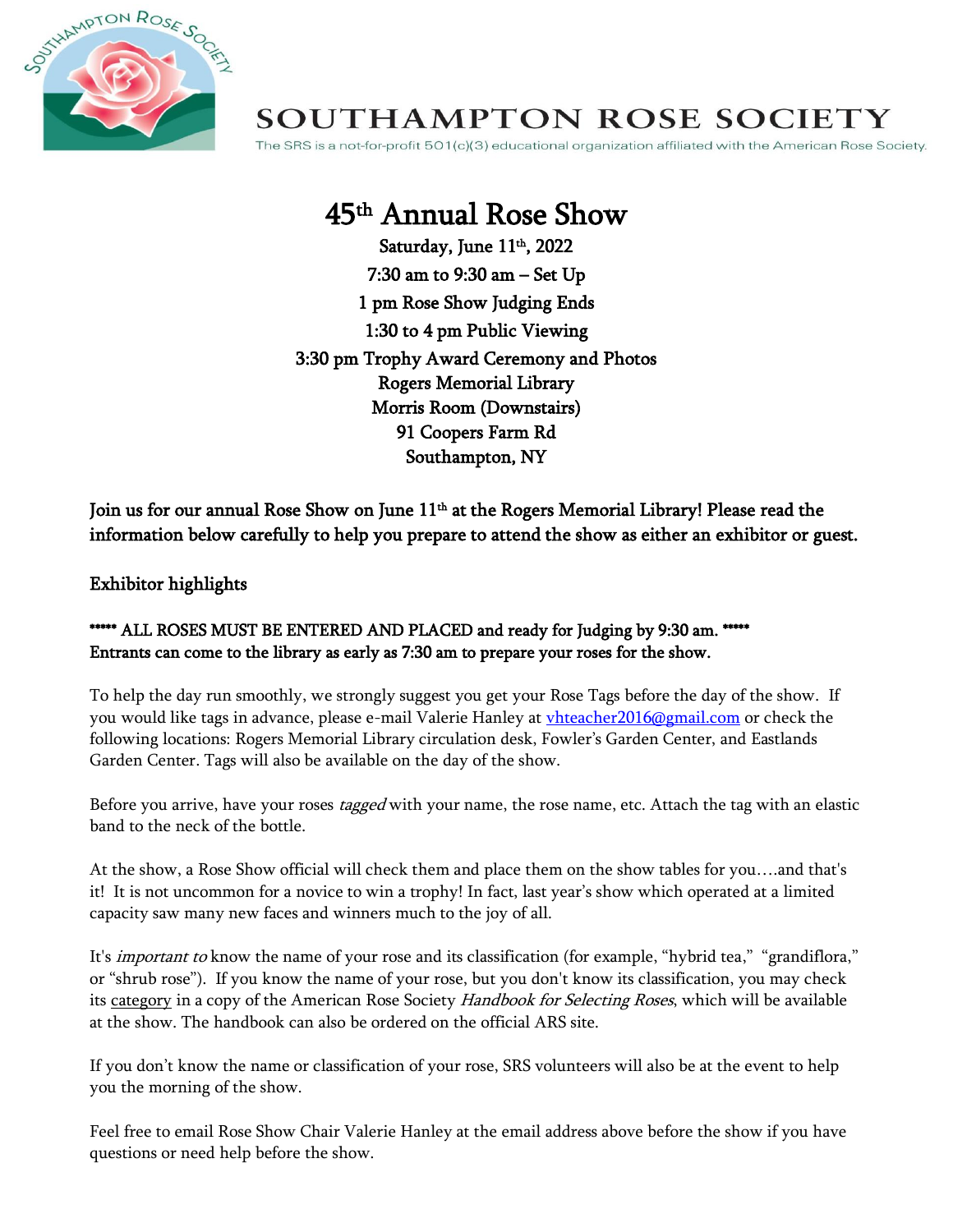IF YOU WIN A TROPHY OR A RIBBON, please be present promptly at  $3:30$  pm for our awards presentation. Only members of the Southampton Rose Society can take home a trophy. Trophy winners are responsible for engraving trophies at your expense if you are a winner. If you do not plan to engrave a trophy with your name, then do not take a trophy home. All trophy winners will be asked to sign for their trophy and pose for a photo. Any ribbons you win are free for you to take home. Trophies must be returned engraved and polished to the SRS no later than May 2023 to be awarded to a new winner in 2023.

New exhibitors and members are welcome. Membership in the SRS is \$60, and may be purchased online at southamptonrose.org or at the show.

The show is governed by the standard rules, regulations, and guidelines of *The American Rose Society* (ARS). All entries are to be grown outdoors by the exhibitor. Only members in good standing of the Southampton Rose Society may take possession of trophies.

#### Visitors

The event will open to the public from 1:30 to 4 pm after the judging has finished.

#### What AND HOW TO EXHIBT

Roses are shown by their *American Rose Society* Exhibition *name and spelling*. With the exception of roses listed as Large Flowered Climbers, all types of roses listed as Climbing Sports are entered in the respective bush type classes.

A bloom is to have *one-bloom-per-stem* with no sidebud(s). However, Shrubs and Old Garden Roses may have sidebud(s). A spray is to have two or more blooms with or without sidebud(s). Foliage should be clean and free of spray residue. It's most important that *stem length should be proportional to the size of the* bloom.

All roses are shown in exhibition stage unless otherwise noted. Exhibition stage blooms should predominate in a spray class. At the time of judging, an exhibition stage rose should be at its most perfect phase of beauty, which is usually *one-half to three-fourths open*. A bud is to show full color and be not more than one-fourth to one-third open; a fully open bloom must have stamens easily visible.

Exhibition type roses have a high center with petals arranged in an attractive circular outline. Decorative type roses which lack a high center and circular form tend to be loose and informal. Note the difference between exhibition type roses and exhibition stage of beauty (defined above).

The clear glass containers supplied by the club will be used as follows: Large containers for Collections of two or more stems in water; smaller bottles are for the single stem Specimens.

Entries are disqualified for the following reasons: Misnamed, misclassified, unlabeled, misnamed. The appearance of the exhibitor's name in any location other than the designated places in the entry tag; presence of foreign substance applied to the foliage, stem or bloom to improve the appearance of the specimen; not dis-budded if exhibited in a Class of one-bloom-per-stem specimens; an entry in violation of American Rose Society Rules or local society rules; an entry placed or groomed *after the close of entry time*, presence of exhibitor on show floor during the judging if not authorized by Show Chairperson.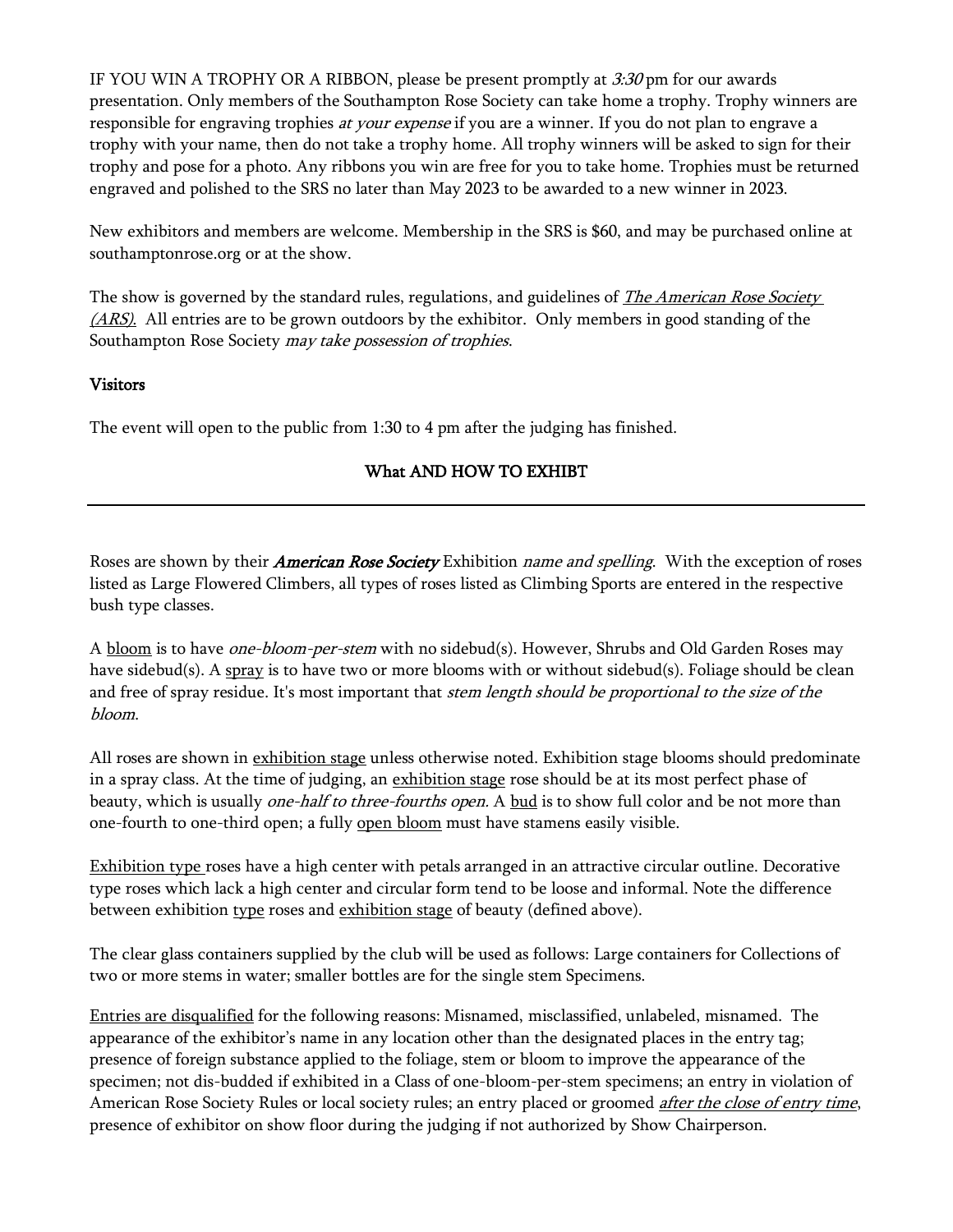### SECTION 1

For single exhibition roses and sprays for which ribbons and/or trophies are awarded. Names of roses are the exhibition names from the current year's ARS *Handbook for Selecting Roses*. All entries will be arranged on tables alphabetically by exhibition name within each Class. The exhibitor may enter only one specimen of each exhibition name of rose per Class. There should be <u>one stem</u> under water.

#### Class 1 Hybrid Teas, Grandifloras and their Climbing Sports.

One bloom per stem without sidebuds.

Queen of Show Trophy and the Gold Medal Certificate to the best entry in Class 1. King of Show Trophy and the ARS Silver Medal Certificate to the second best entry in Class 1.

Princess of Show Trophy and the ARS Bronze Medal Certificate to the third best entry in Class 1.

- Class 2 Hybrid Tea Spray. One spray. **Best Hybrid Tea Spray** and ARS Certificate.
- Class 3 Grandiflora Spray. One spray. Duchess of Show. Grandiflora Spray Trophy and ARS Certificate.
- Class 4 Floribunda. One exhibition stage bloom. Sean Bruns **Trophy** and ARS Certificate.
- Class 5 Floribunda Spray. One spray. Prince of Show, Floribunda Spray Trophy and ARS Certificate.
- Class 6 Large Flowering Climbers and Ramblers. One bloom or spray of any type. (Climbing Sports must be entered in Class 1) Climber Trophy and ARS Certificate.
- Class 7 Old Garden Roses ("OGR" designation from ARS Rules).

One bloom or spray with or without side buds.

(Note that in this Class, in addition to the name, roses are to be labeled with date of introduction or "pre-1867" if date is not known. (Varieties introduced prior to 1867 have double asterisk (\*\*) preceding the exhibition name. The exhibitor is responsible for writing this on the entry card.)

Dowager Queen Trophy and the ARS Dowager Queen Certificate are awarded to the best entry of rose introduced *prior to 1867*, the year in which the first hybrid tea was introduced heralding the era of "modern" roses. Shrubs ("S" designation from ARS Rules) are not eligible.

Victorian Rose Trophy. Any OLD Garden Rose not eligible for the Dowager Queen Trophy will be eligible for the Victorian Rose Trophy. Donated by Morton Myles and Byron Eicholz.

Class 8 Classic Shrubs. ("S" designation from ARS Rules). One bloom or spray with or without sidebuds, including rugosas, hybrid musks, Kordesii hybrids, and moyesii hybrids. Classic Shrub: Dr. and Mrs. Martin L. Stone Trophy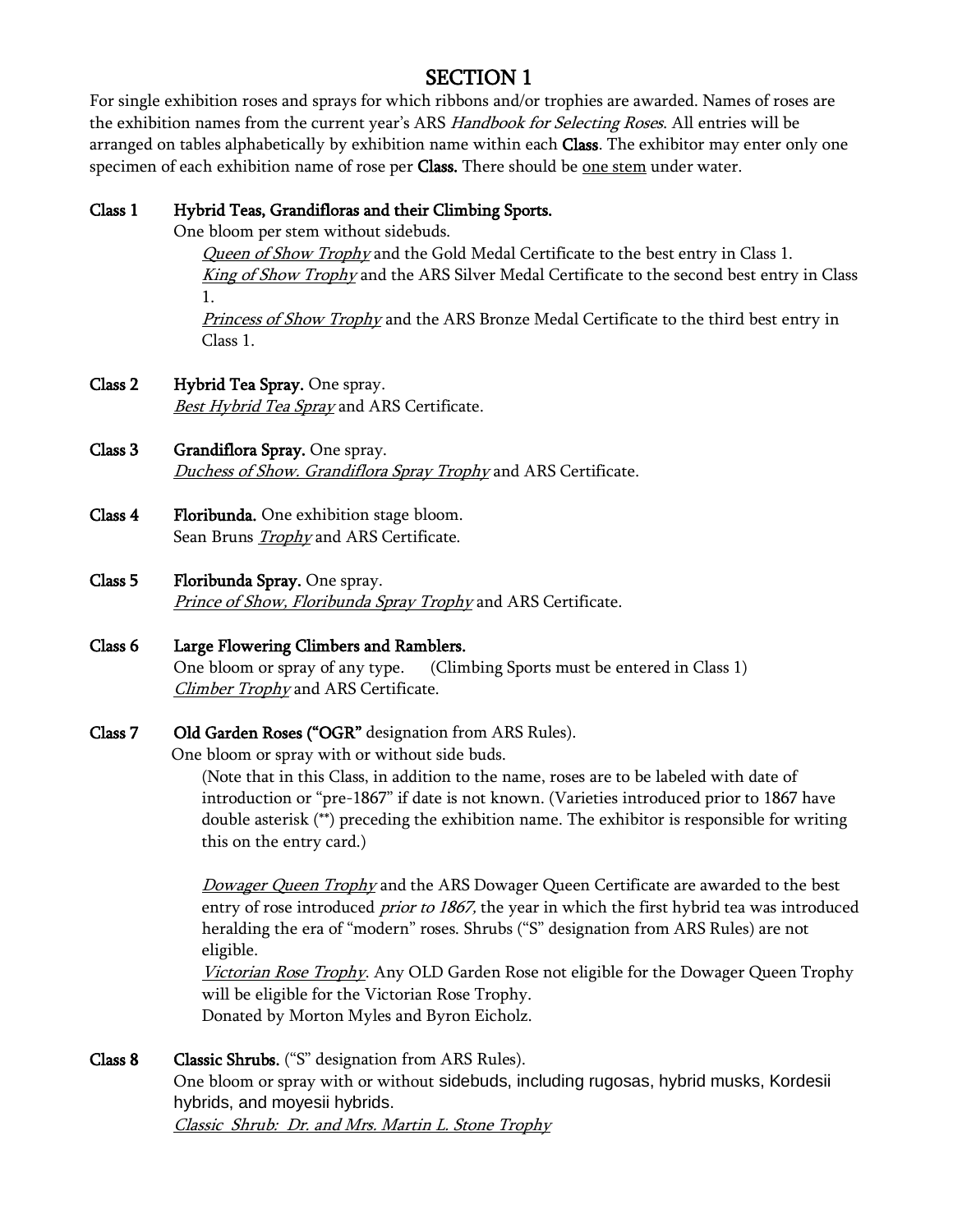Class 9 Modern Shrubs. ("S" designation from ARS Rules). One bloom or spray with or without sidebuds, including David Austin and any other shrub. Modern Shrub: Charles A. Belensky Memorial Trophy.

> Queen of Shrub Trophy Donated by Adeline Christie. Best Entry From Classes 8 & 9 King of Shrub Trophy Donated by Harvey Feinstein. Second Best Entry From Classes 8 & 9 Princess of Combined Shrub Trophy Third Best Entry From Classes 8 & 9

#### AWARDS FOR SPECIMEN CLASSES

Best in Show Perpetual Trophy. In Memory of Warren G. Hamer and ARS Award of Merit to the best entry in Section I Specimen Classes.

**Sweepstakes Trophy**. Awarded to the individual winning the most blue ribbons in the Section I Specimen Classes. In the event of ties, second place ribbons will be counted.

#### SECTION II - SPECIAL SPECIMEN CLASSES

Class 1 Fragrant Rose. One specimen, any type, judged only on fragrance.

**Fragrant Rose Trophy.** Donated by Nancy Rollins.

Class 2 Novice Class. Open to Southampton Rose Society members who have never won a blue ribbon or trophy in an accredited rose show.

 N1:Hybrid Tea, one exhibition bloom, any name. N2:Floribunda Spray, any name. N3:Grandiflora Spray, any name. N4::Any other Rose, characteristic specimen. Showman's Trophy. Awarded to the best entry in this class.

Class 3 Junior Class. SRS members up to 18 years of age. Any specimen of rose personally grown and tended by the junior exhibitor. Junior Showman's Trophy

- Class 4 Rose in a Bowl. One bloom with no foliage, floating in a brandy snifter supplied by the exhibitor. Any classification permitted except miniatures. Sean Rehill Trophy. Donated by his daughter Tish Rehill.
- Class 5 Open Rose Class. One bloom, fully opened, any classification. Eleanore Riess Memorial Trophy. Donated by her granddaughter, Gloria Kaye.

#### SECTION III - COLLECTIONS CLASSES

The Collection Classes are open *only to adult members* of the SRS and are limited to one entry per class per exhibitor in one container. Unless otherwise specified, all entries are to be of exhibition form. (Note: Please refer to the current year's ARS Handbook for Selecting Roses, Color Classifications Section).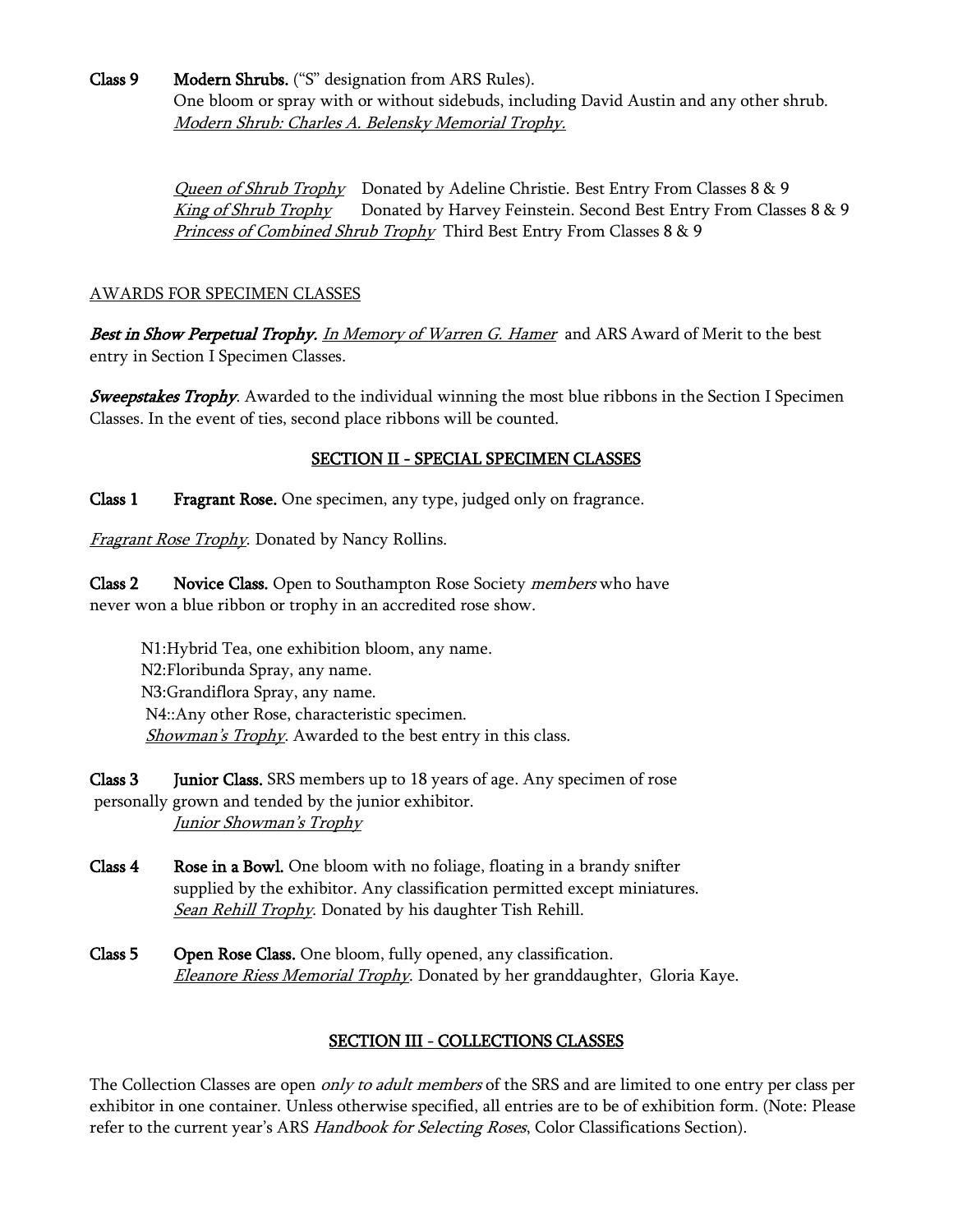- Class 1 Any organically grown rose in exhibition form. Jane Cohen Trophy
- Class 2 Three hybrid tea blooms in different colors. David and Helga Dawn Trophy
- Class 3 Three *individual* stems of a hybrid tea or a grandiflora rose in three stages of bloom; (bud, exhibition and fully open).

Harvey Feinstein Trophy

- Class 4 Any two or more shrub roses of different colors in full bloom. Eleanora G. Johnson Trophy
- Class 5 Any old garden roses (before 1900) in three stages of bloom; bud, exhibition and fully-open. Dr. & Mrs. R. Townley Paton Trophy
- Class 6 Three David Austin blooms, each a different color, exhibitor's choice. Louise Schoen Trophy
- Class 7 Any three yellow, apricot or orange blend hybrid tea blooms. Joan Simonds Trophy
- Class 8 Any two or more red hybrid tea, floribunda or grandiflora blooms. Pauline Gerli Sullivan Trophy
- Class 9 Any floribunda spray and climbing rose in similar color. Mr. & Mrs. Martin Richards Trophy
- Class 10 Three pink hybrid tea blooms. Dorothy Nigro Trophy
- Class 11 Three sprays with blooms in exhibition form, from the "Knock-Out Family of Roses" (any of the Knock Out varieties can be used.) Sheldon Goldberg Trophy

#### SECTION IV – ROSE ARRANGEMENTS

#### ROSE ARRANGEMENTS – RULES (adopted by Board vote on May 11, 2013)

Only members in good standing of the Southampton Rose Society and ARS members may exhibit. More than one member of a household may enter any given class. Only one entry per exhibitor, per class, but exhibitor may enter as many classes as desired.

All roses must be fresh, **outdoor garden grown** (from own garden or another garden), **not** florist roses, and must be of high quality. Any classification of roses (same or different) may be used in all classes

A rose or roses must be the **dominant** flower in all arrangements. Some dried plant material other than roses may be used in all arrangements; fresh plant material other than roses may be used. Accessories are